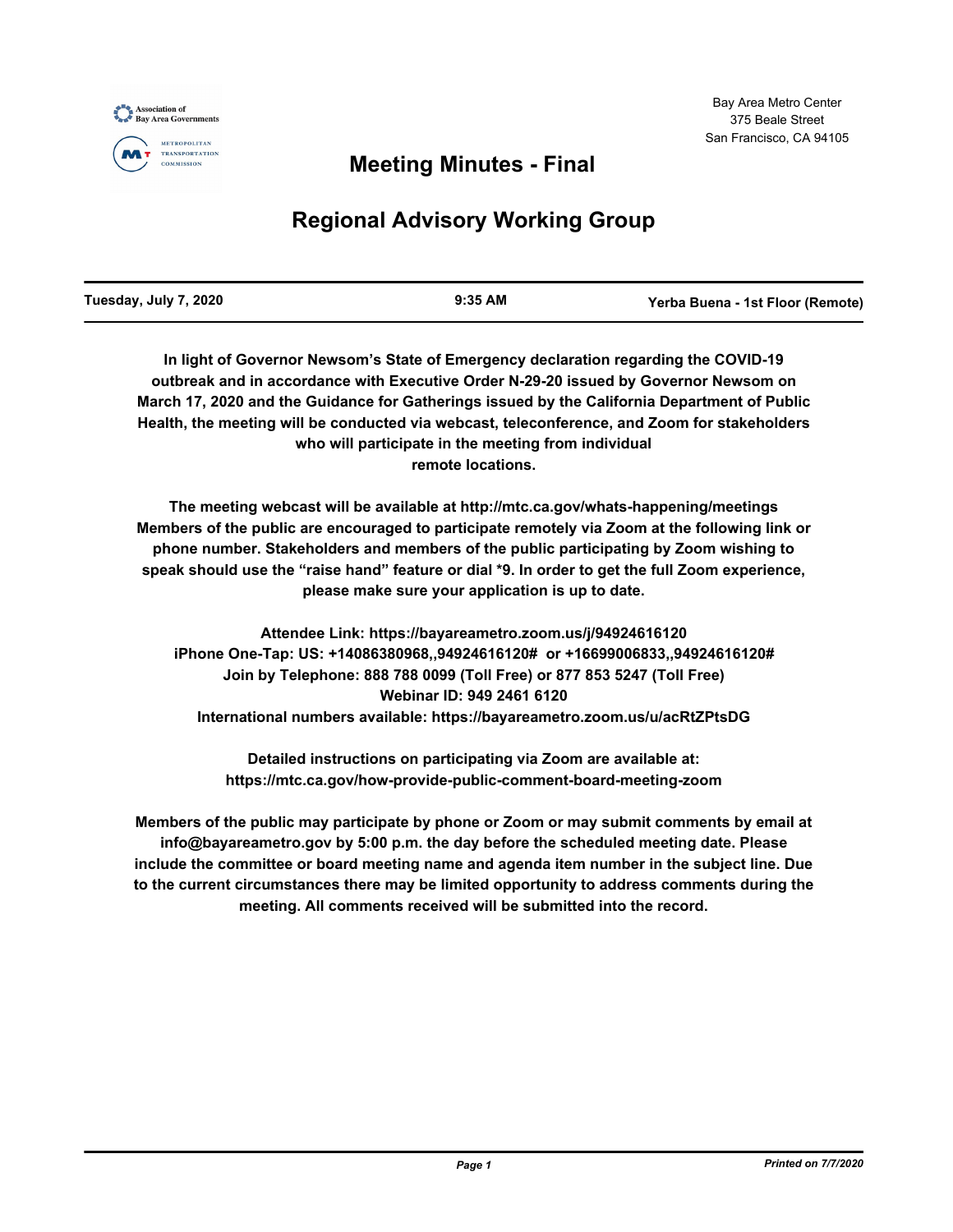#### **9:35 a.m.**

#### **1. Welcome, Introductions**

- **9:40 a.m.**
- **2.** [20-0954](http://mtc.legistar.com/gateway.aspx?m=l&id=/matter.aspx?key=20818) Plan Bay Area 2050 Draft Blueprint: Key Findings

Presentation on the findings from the Draft Blueprint analysis, highlights successes and shortcomings, in advance of stakeholder workshops later this month.

*Action:* Information

*Presenter:* Dave Vautin

#### Attachments: 02 PBA50-Draft Blueprint-Key Findings.pdf

02 Handout-Coor Rec\_PUBLIC COMMENT\_ Regional Advisory Working Group (T, 7\_7, Item#2\_ Key Findings).pdf

#### **10:25 a.m.**

**3.** [20-0957](http://mtc.legistar.com/gateway.aspx?m=l&id=/matter.aspx?key=20821) Plan Bay Area 2050 Final Blueprint: Key Decisions for the Transportation Element

> Recommendations on specific regional discretionary funding levels for the Transportation Element of the Plan Bay Area 2050 Final Blueprint, in advance of broader strategy refinements in September 2020 following robust public engagement.

*Action:* Information

*Presenter:* Adam Noelting and Raleigh McCoy

*Attachments:* [03\\_PBA50-Final Blueprint-Key Transport Elem.pdf](http://mtc.legistar.com/gateway.aspx?M=F&ID=04e2bfe4-5449-442f-89ca-e3c371b09867.pdf)

#### **10:55 a.m.**

**4.** [20-0961](http://mtc.legistar.com/gateway.aspx?m=l&id=/matter.aspx?key=20825) ABAG Resolution No. 02-2020, Revised: Plan Bay Area 2050: Additional Priority Development Areas (PDAs) Submitted for Final Blueprint

> Information on ABAG Resolution No. 02-2020, revised, adopting four new Priority Development Areas (PDAs) submitted by local jurisdictions through the spring 2020 final call for PDAs to include in the Plan Bay Area 2050 Final Blueprint.

- *Action:* Information
- *Presenter:* Mark Shorett

*Attachments:* [04\\_PBA50-Add PDAs Final Blueprint.pdf](http://mtc.legistar.com/gateway.aspx?M=F&ID=2a6a0e8b-9146-4a4c-99ae-5ffe671c02e2.pdf)